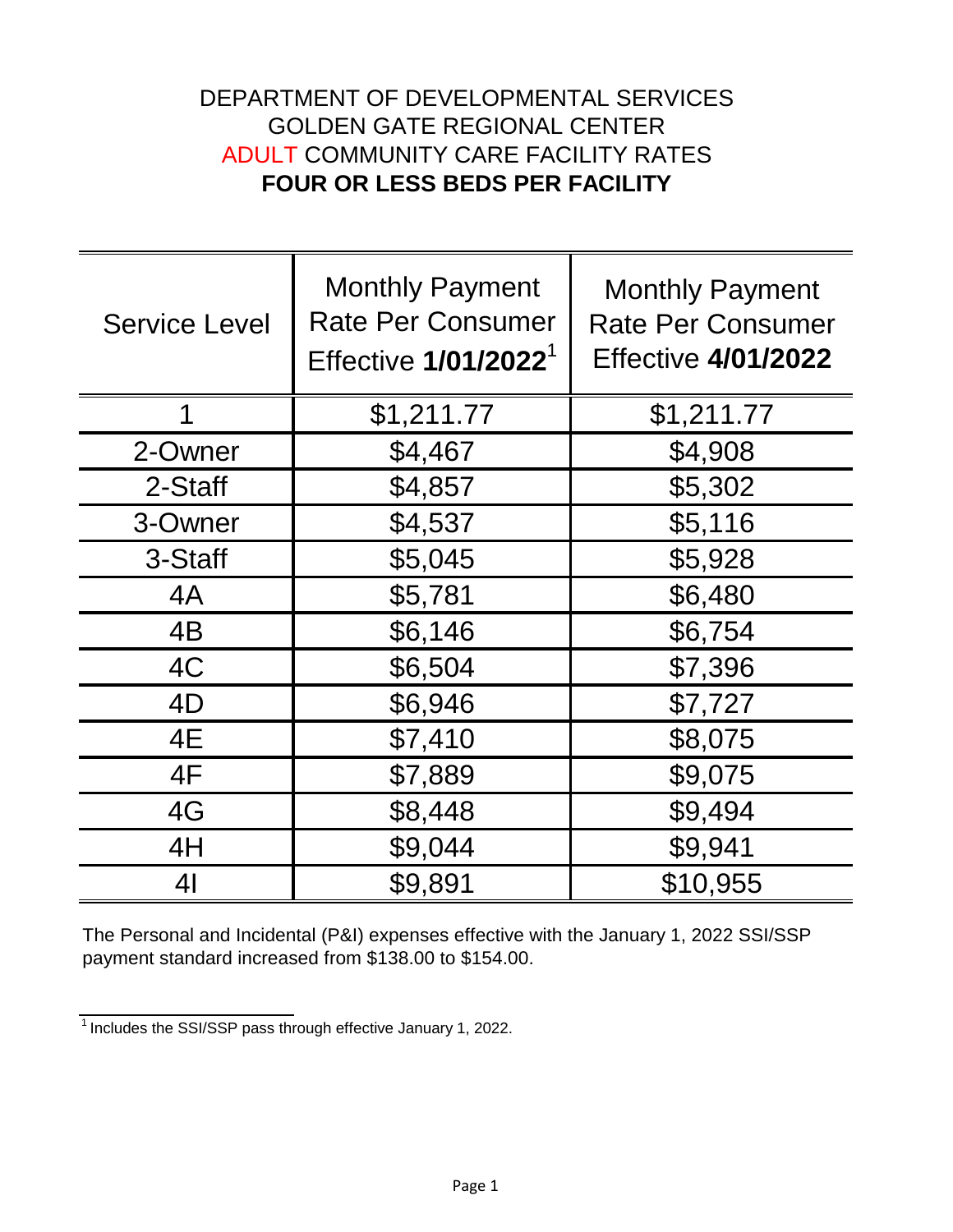## DEPARTMENT OF DEVELOPMENTAL SERVICES GOLDEN GATE REGIONAL CENTER ADULT COMMUNITY CARE FACILITY RATES **FIVE OR SIX BEDS PER FACILITY**

| <b>Service Level</b> | <b>Monthly Payment</b><br><b>Rate Per Consumer</b><br>Effective 1/01/2022 <sup>1</sup> | <b>Monthly Payment</b><br><b>Rate Per Consumer</b><br><b>Effective 4/01/2022</b> |
|----------------------|----------------------------------------------------------------------------------------|----------------------------------------------------------------------------------|
| 1                    | \$1,211.77                                                                             | \$1,211.77                                                                       |
| 2-Owner              | \$3,095                                                                                | \$3,560                                                                          |
| 2-Staff              | \$3,377                                                                                | \$3,845                                                                          |
| 3-Owner              | \$3,696                                                                                | \$4,393                                                                          |
| 3-Staff              | \$4,060                                                                                | \$4,977                                                                          |
| 4A                   | \$4,645                                                                                | \$5,416                                                                          |
| 4B                   | \$4,985                                                                                | \$5,671                                                                          |
| 4C                   | \$5,324                                                                                | \$6,330                                                                          |
| 4D                   | \$5,720                                                                                | \$6,627                                                                          |
| 4E                   | \$6,163                                                                                | \$6,959                                                                          |
| 4F                   | \$6,612                                                                                | \$7,939                                                                          |
| 4G                   | \$7,120                                                                                | \$8,320                                                                          |
| 4H                   | \$7,682                                                                                | \$8,742                                                                          |
| 41                   | \$8,476                                                                                | \$9,750                                                                          |

The Personal and Incidental (P&I) expenses effective with the January 1, 2022 SSI/SSP payment standard increased from \$138.00 to \$154.00.

 $\frac{1}{1}$  Includes the SSI/SSP pass through effective January 1, 2022.